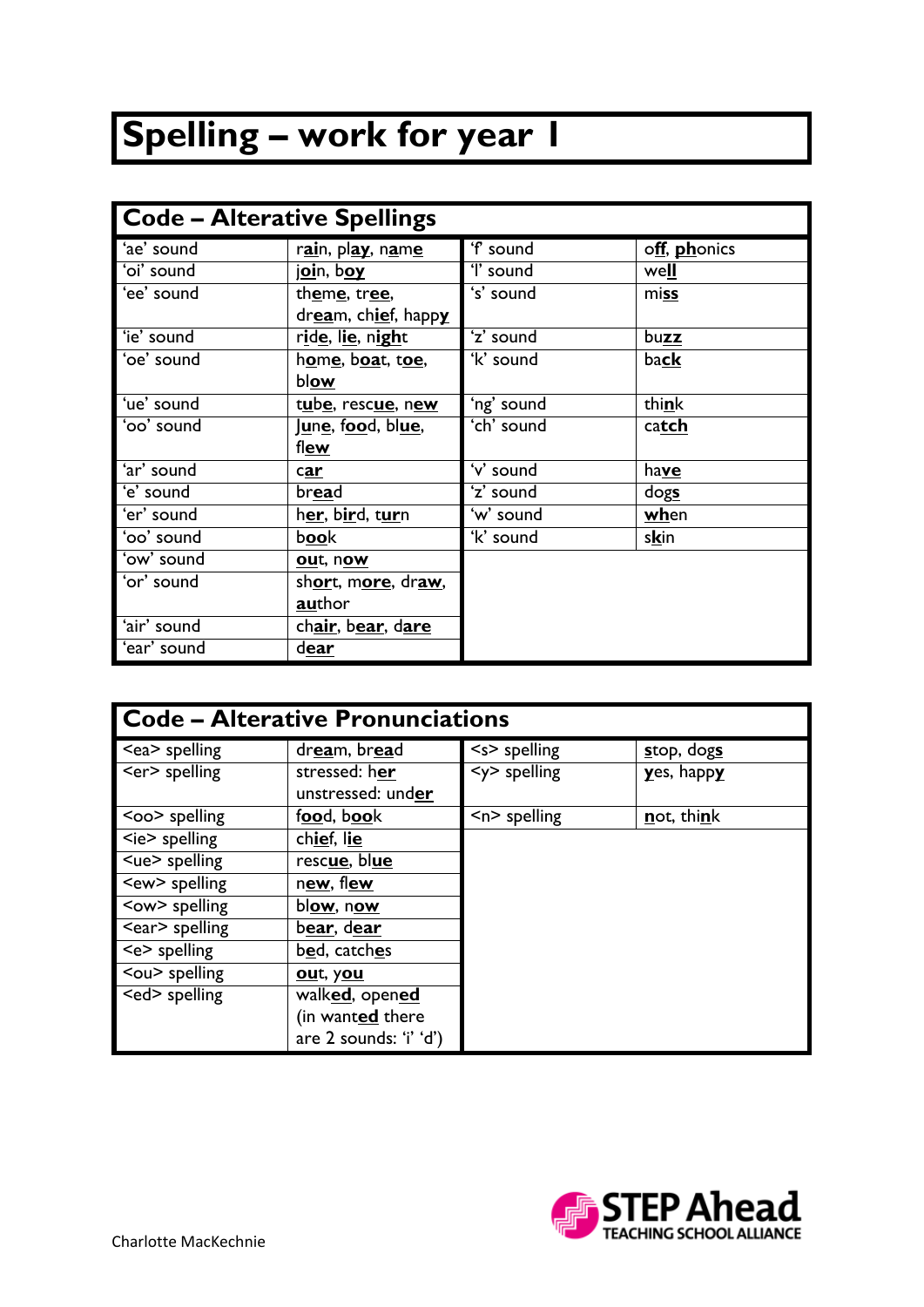## **Spelling – work for year 1 (continued)**

| <b>Code - Exceptions</b> |                                                                  |           |                   |
|--------------------------|------------------------------------------------------------------|-----------|-------------------|
| schwa                    | th $\underline{\mathbf{e}}$                                      | 'v' sound | of, love          |
|                          | hour <sub>*</sub>                                                |           |                   |
|                          | (* <h> spells 'ow')</h>                                          |           |                   |
| 'ae' sound               | a, they                                                          | 'z' sound | was, is, his, has |
| 'oo' sound               | do, to, today, you                                               | 'm' sound | come, some        |
| 'e' sound                | said, says                                                       | 'n' sound | one               |
| 'ar' sound               | <u>are, a</u> sk                                                 | 's' sound | once, house       |
| 'er' sound               | were,                                                            | 'k' sound | school            |
| 'o' sound                | was,                                                             |           |                   |
| 'ie' sound               | <u>I</u> , b <u>y</u> , m <u>y</u>                               |           |                   |
| 'or' sound               | your                                                             |           |                   |
| 'ee' sound               | b <u>e,</u> h <u>e</u> , m <u>e</u> , sh <u>e</u> , w <u>e</u> , |           |                   |
| 'oe' sound               | no, go, so,                                                      |           |                   |
| 'ear' sound              | here                                                             |           |                   |
| 'air' sound              | there, where                                                     |           |                   |
| 'u' sound                | love, come, some,                                                |           |                   |
|                          | one <sub>*</sub> , once*                                         |           |                   |
|                          | *( <o> spells 2 sounds: 'w' 'u')</o>                             |           |                   |
| 'e' sound                | friend                                                           |           |                   |
| 'oo' sound               | put, push, pull, full                                            |           |                   |
| 'ow' sound               | hour <sub>*</sub>                                                |           |                   |
|                          | (* <h> spells 'ow')</h>                                          |           |                   |

| <b>Inflectional Affixes</b> |                                 |                                |
|-----------------------------|---------------------------------|--------------------------------|
| -S                          | noun plural                     | cats, dogs                     |
| $-s$ /-es                   | verb present tense third person | spends, rocks, thanks, catches |
|                             | singular                        |                                |
| -ing                        | verb present participle         | hunting, buzzing, jumping      |
| -ed                         | verb simple past tense          | hunted, buzzed, jumped         |
| -er                         | adjective comparative           | grander, fresher, quicker      |
| -est                        | adjective superlative           | grandest, freshest, quickest   |

| <b>1 Derivational Affixes</b> |                               |                                       |
|-------------------------------|-------------------------------|---------------------------------------|
| -er l                         | transforms a verb into a noun | hunter, buzzer, jumper                |
| un-                           | meaning 'not'                 | unhappy, undo, unload, unfair, unlock |